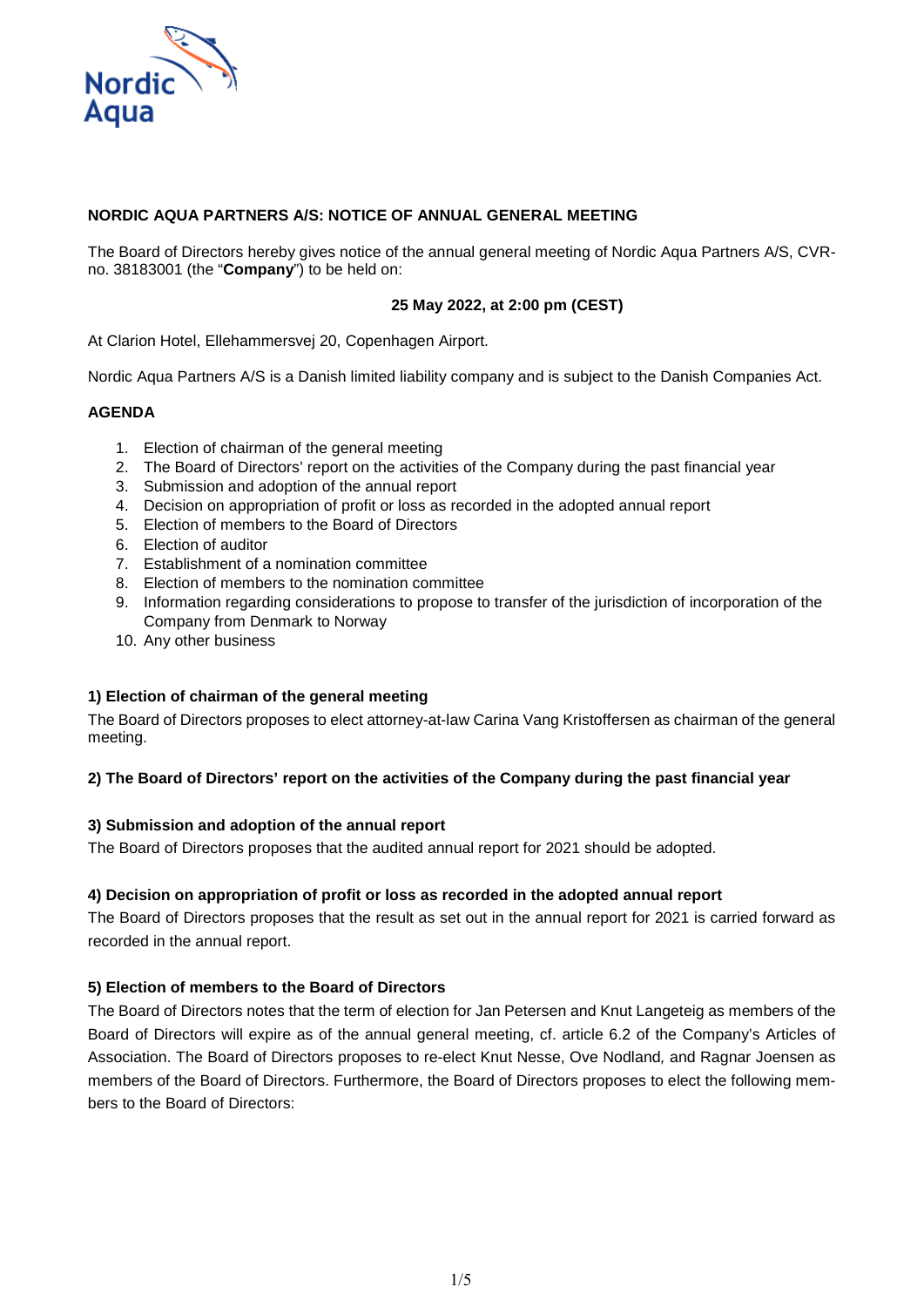

- o Tore Hopen
- Vegard Gjerde

Tore Hopen is currently the Chief Executive Officer in Farvatn Private Equity AS.

Vegard Gjerde currently serves as board member in Nordic Haliburt AS and NXT Green Energy A/S and as board observer in Fjord Line AS, Kontrari AS and Kontrazi AS.

# **6) Election of auditor**

The Board of Directors proposes to re-elect Deloitte Statsautoriseret Revisionspartnerselskab as the Company's auditor.

# **7) Establishment of a nomination committee**

The Board of Directors proposes to establish a nomination committee that shall assist the Board of Directors in fulfilling its responsibilities with regard to (i) nominations to the Board of Directors, and (ii) ensuring that the Board of Directors at any time has the appropriate size and are composed of individuals having the professional qualifications and experience required.

The nomination committee shall refer to the Board of Directors and the Board of Directors shall lay down rules detailing the duties and responsibilities of the nomination committee.

## **8) Election of members to the nomination committee**

If the Board of Directors' proposal to establish a nomination committee is adopted by the general meeting, the Board of Directors proposes to elect Jan Erik Sivertsen and Erik Tveteraas as members of the nomination committee.

# **9) Information regarding considerations to propose to transfer of the jurisdiction of incorporation of the Company from Denmark to Norway**

The Board of Directors are considering to propose to transfer the jurisdiction of incorporation of the Company from Denmark to Norway. At this point in time the Board of Directors is evaluating and assessing the possible ways to conduct such transfer, and no final decision has yet been made by the Board of Directors in this respect. Nevertheless, the Board of Directors would like to inform the shareholders of the Company of its considerations in this respect. Once the evaluation has been concluded by the Board of Directors, the Board of Directors will, as relevant, set forth its proposal to the shareholders.

## **10) Any other business**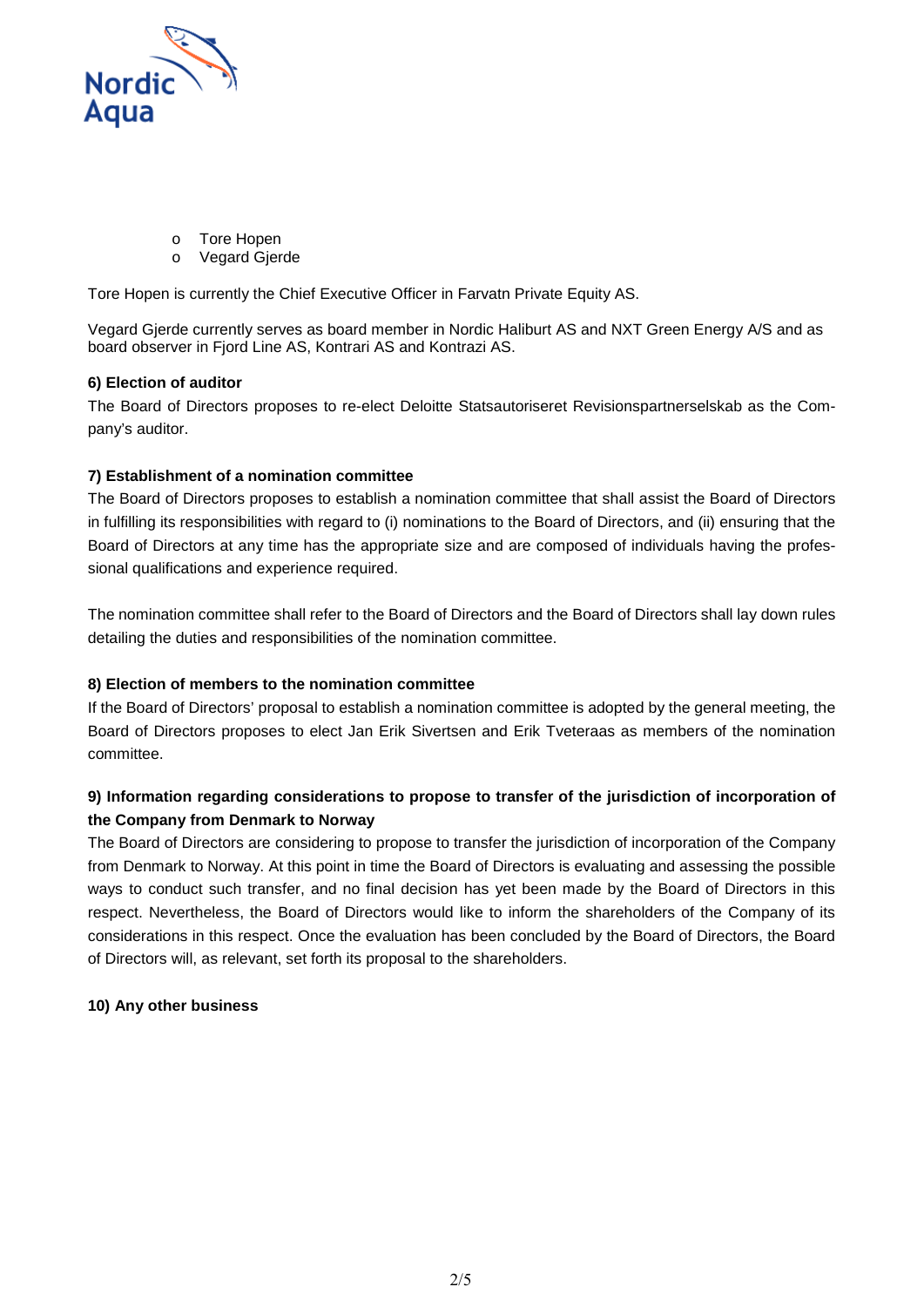

# **REGISTRATION, ADMISSION, PROXY AND POSTAL VOTE**

## **Registration date**

A shareholder's right to participate in the general meeting and the number of votes, which the shareholder is entitled to cast, is determined in accordance with the number of shares held by such shareholder on 18 May 2022 (the registration date), see article 8.2.5 of the Company's Articles of Association.

The shares held by each shareholder are determined at the registration date on the basis of the shareholdings registered in the share register and in accordance with any notices regarding shareholdings received, but not yet registered, by the Company in the share register.

# **Deadline for notice of attendance**

A shareholder (or its proxy) wishing to attend the general meeting must give notice of his or her participation to the Company, see article 8.2.6 of the Company's Articles of Association. Similarly, the shareholder's advisor (or the shareholder's proxy's advisor) must give notice of his or her participation to the Company.

Notice of attendance must be given to the Company either by registering electronically through VPS Investor Services through a link made available on the Company's website or by using the notice of attendance form attached as Appendix 1, which shall be sent, duly completed and signed, to DNB Bank ASA, Registrar's Department, P.O. Box 1600 Sentrum, 0021, Oslo, Norway or by e-mail to genf@dnb.no for receipt no later than Friday, 20 May 2022, at 11:59 pm (CEST). The admission card for attendance will be made available on 25 May 2022 at the address where the Annual General Meeting will take place (Clarion Hotel, Ellehammersvej 20, Copenhagen Airport).

## **Representation by proxy**

If you are prevented from attending the general meeting, you may appoint a proxy, e.g. the Board of Directors, to cast the votes carried by your shares. If you wish to appoint a proxy, you may do this either by registering electronically through VPS Investor Services through a link made available on the Company's website or by returning the instrument of proxy form attached as Appendix 1, duly signed and dated, to DNB Bank ASA, Registrar's Department, P.O. Box 1600 Sentrum, 0021, Oslo, Norway or by e-mail to genf@dnb.no for receipt no later than Friday, 20 May 2022, at 11:59 pm (CEST). The admission card for the proxy's attendance will be made available on 25 May 2022 at the address where the Annual General Meeting will take place (Clarion Hotel, Ellehammersvej 20, Copenhagen Airport).

## **Advance postal votes**

You may also submit your votes by post. The postal vote only has legal effect if it is received by the Company no later than Friday, 20 May 2022, at 11:59 pm (CEST). If you wish to vote in advance you may do this either by registering electronically through VPS Investor Services through a link made available on the Company's website or by returning the instrument of advance postal votes form attached as Appendix 2, duly signed and dated, to DNB Bank ASA, Registrar's Department, P.O. Box 1600 Sentrum, 0021, Oslo, Norway or by e-mail to genf@dnb.dk for receipt no later than Friday, 20 May 2022, at 11:59 pm (CEST).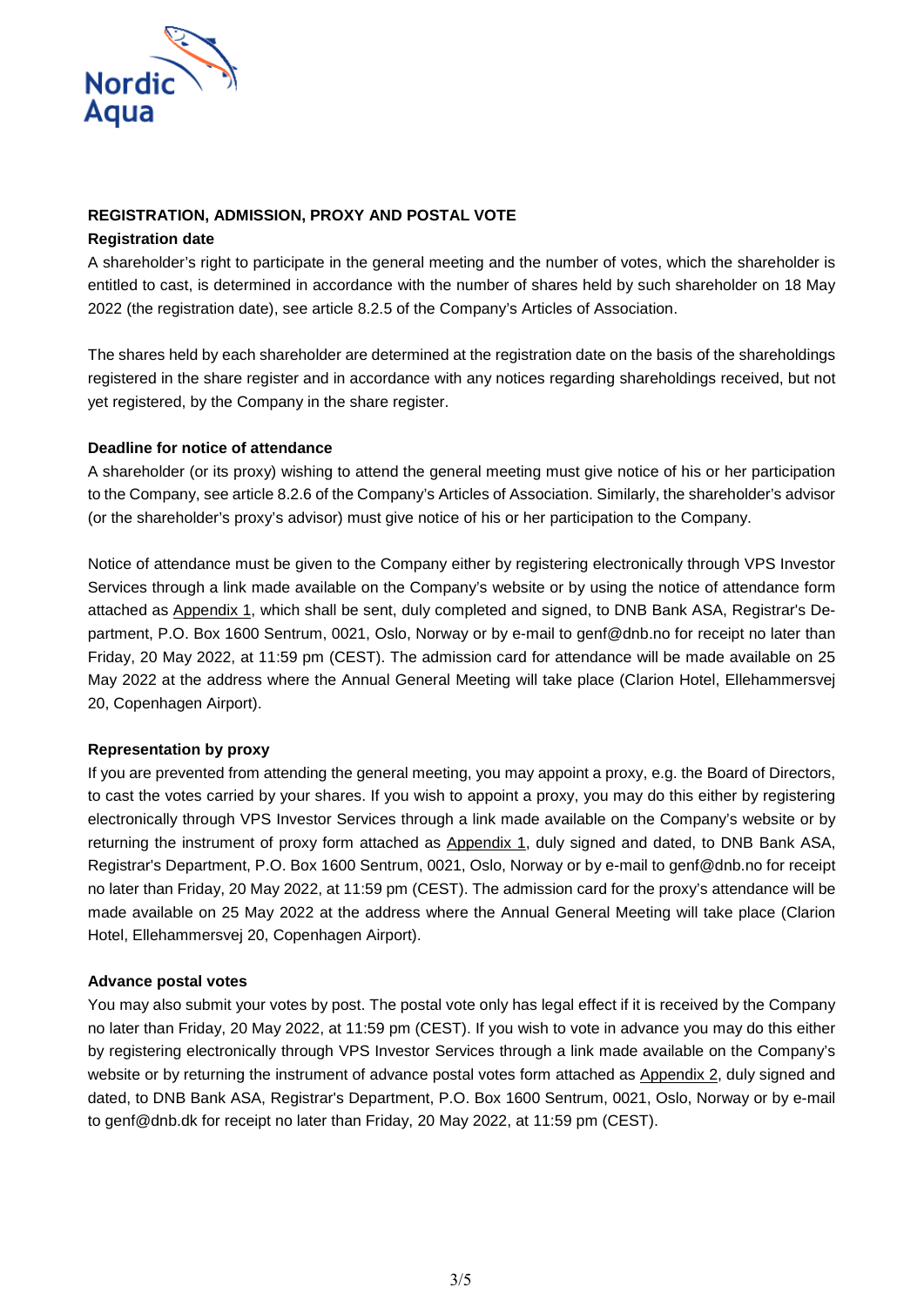

# **Share capital and voting rights**

The Company's share capital is DKK 10,283,984 divided into shares of DKK 1,00, see article 3.1 of the Company's Articles of Association. Pursuant to article 4.1 of the Company's Articles of Association, each share of DKK 1,00 carries one vote:

Number of shares: 10,283,984 Number of votes: 10,283,984

# **Agenda etc.**

This notice, including the agenda and the full text of the proposed resolutions, the notice of attendance and proxy form and the advance postal vote form will be sent by email on 29 April 2022 to the registered shareholders who have registered their email addresses with Nordic Aqua Partners A/S in accordance with article 9.2 of the Company's Articles of Association.

The following information will be made available at the Company's website on 29 April 2022:

- Notice of annual general meeting;
- The total number of shares and voting rights as at the date of the notice;
- Any documents to be submitted to the general meeting, save for the annual report which will be made available on 4 May 2022;
- The agenda and the full text of the proposals; and
- The forms to be used for giving notice of attendance and for voting by proxy and by post.

## **Voting requirements**

The following majority requirements must be met in order for the proposed resolutions to be adopted:

• The proposed resolutions under item 1 and items 3-8 may be adopted by a simple majority of votes.

## **Questions from the shareholders**

Shareholders may prior to the annual general meeting in writing submit questions concerning the agenda and the documents to be considered at the general meeting. Questions must be sent by email to Ragnar Joensen, chairman of the board of directors (ragnar@nordicaquapartners.com), marked "AGM".

Questions will be answered in writing or orally at the general meeting.

## **Language**

The general meeting will be conducted in English in accordance with article 8.8.1 of the Company's Articles of Association.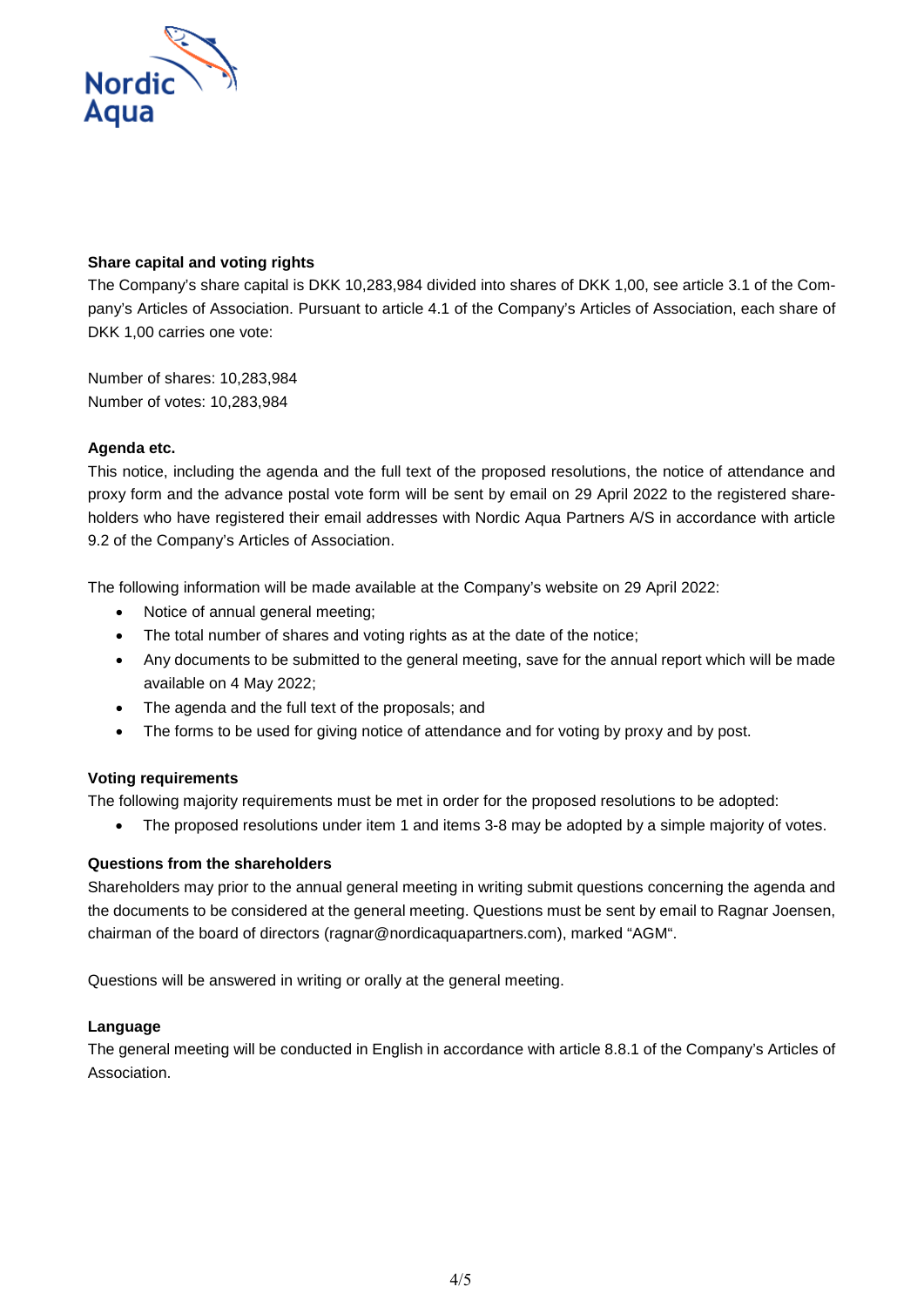

# **Appendixes**

Appendix 1: Notice of attendance and proxy form Appendix 2: Advance postal vote …………………….

Copenhagen, 29 April 2022 The Board of Directors

### **Investor enquiries**

Mr. Ragnar Joensen, Chairman of board of directors of Nordic Aqua Partners A/S, e-mail: ragnar@nordicaquapartners.com

## **About Nordic Aqua Partners A/S**

Nordic Aqua Partners A/S provides the Chinese market with live, high-quality Atlantic salmon farmed in a sustainable and state-of-the-art Recirculating Aquaculture System (RAS) facility located in Xiangshan county of Ningbo. Nordic Aqua Partners' shares are traded on the Euronext Growth Oslo.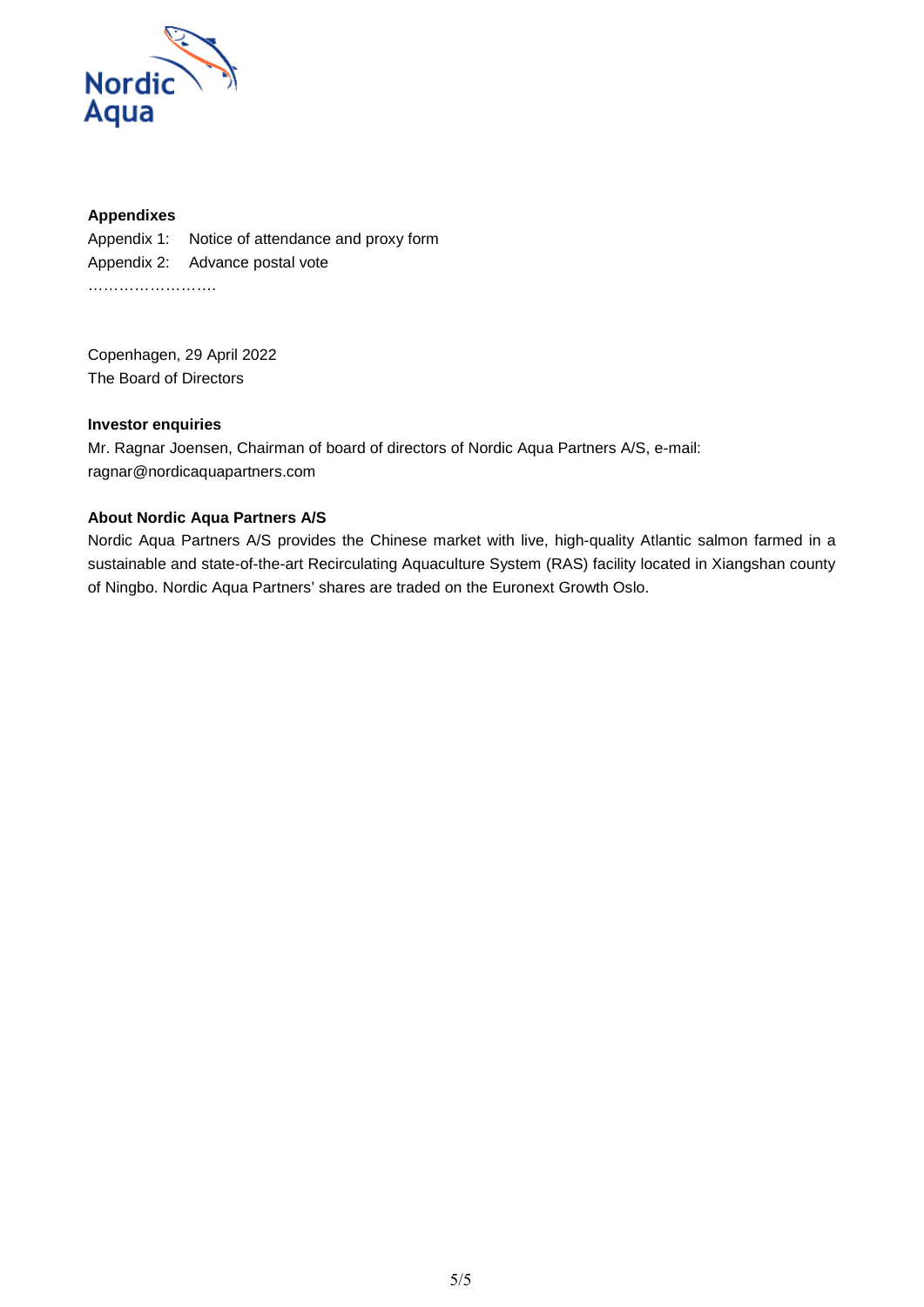

Appendix 1 to notice of annual general meeting of Nordic Aqua Partners A/S (the "Company") to be held on Wednesday 25 May 2022, at 2:00 pm (CEST)

### **Ref no: PIN code:**

#### **Notice of Annual General Meeting**

Meeting in Nordic Aqua Partners A/S will be held on 25 May 2022 at 2.00 p.m. CEST. Address: Clarion Hotel, Ellehammersvej 20, Copenhagen Airport.

The shareholder is registered with the following amount of shares at summons: \_\_\_\_\_\_\_\_\_\_\_ and vote for the number of shares registered per Record Date: 18 May 2022.

#### **Deadline for registration of attendance, advance votes, proxy or instructions: 20 May 2022 at. 11:59 p.m. CEST**

#### **Advance votes**

Advance votes may be executed electronically, through VPS Investor Services (use ref.no and pin code on this form). In Investor Services chose *Corporate Actions - General Meeting, click on ISIN.* Investor Services can be accessed through [https://www.euronextvps.no/.](https://www.euronextvps.no/) 

If you are not able to register this electronically, you may send appendix 2 by e-mail t[o genf@dnb.no,](mailto:genf@dnb.no) or by regular mail to DNB Bank ASA, Registrars Department, P.O.Box 1600 Centrum, 0021 Oslo, Norway.

#### **Registration for attendance**

#### **Notice of attendance should be registered through VPS Investor Services.**

[For notification of attendance](https://www.euronextvps.no/) through the VPS Investor Services, the reference number and pin code on this form must be stated. In VPS Investor Services chose *Corporate Actions - General Meeting, click on ISIN.* Investor Services can be accessed through https://www.euronextvps.no/.

If you are not able to register this electronically, you may send by e-mail to [genf@dnb.no,](mailto:genf@dnb.no) or by regular mail to DNB Bank ASA, Registrars Department, P.O.Box 1600 Centrum, 0021 Oslo, Norway.

**This is a physical meeting, and we encourage shareholders to either participate by advance votes, proxy, or physically.** 

| Place                        | Date                                                      | Shareholder's signature                                                                                                                                                                                                                                                            |         |                                                                                                                                        |
|------------------------------|-----------------------------------------------------------|------------------------------------------------------------------------------------------------------------------------------------------------------------------------------------------------------------------------------------------------------------------------------------|---------|----------------------------------------------------------------------------------------------------------------------------------------|
|                              | Proxy to another individual to vote for your shares.      | Proxy without voting instructions for Annual General Meeting of Nordic Aqua Partners A/S                                                                                                                                                                                           |         |                                                                                                                                        |
|                              |                                                           |                                                                                                                                                                                                                                                                                    | Ref no: | PIN code:                                                                                                                              |
| https://www.euronextyps.no/. | Proxy should be registered through VPS Investor Services. | For granting proxy through VPS Investor Services, the reference number and pin code on this form must be used.<br>In VPS Investor Services chose Corporate Actions - General Meeting, click on ISIN. Investor Services can be accessed through                                     |         |                                                                                                                                        |
|                              |                                                           | If you are not able to register this electronically, you may send by e-mail to genf@dnb.no, or by regular mail to DNB Bank ASA, Registrars<br>Certificate of Registration and documentation thereof must be attached to the proxy. The Proxy must be dated and signed to be valid. |         | Department, P.O.Box 1600 Centrum, 0021 Oslo, Norway. If the shareholder is a Company, the signature must be according to the Company's |
| The undersigned              |                                                           | hereby grants (if you do not state the name the proxy holder, the proxy will be given to the Chair of the Board of Directors)                                                                                                                                                      |         |                                                                                                                                        |
|                              |                                                           | $\Box$ and a $\triangle$ and a failed $\Box$ and a failed $\Box$ and a second constant of the failure of the $\triangle$ and $\Box$                                                                                                                                                |         |                                                                                                                                        |

 $\Box$  the Chair of the Board of Directors (or a person authorised by him or her), or

 \_\_\_\_\_\_\_\_\_\_\_\_\_\_\_\_\_\_\_\_\_\_\_\_\_\_\_\_\_\_\_\_\_\_\_\_\_\_\_\_\_\_\_\_\_ (Name of proxy holder in capital letters)

proxy to attend and vote for my/our shares at the Annual General Meeting of Nordic Aqua Partners on 25 May 2022.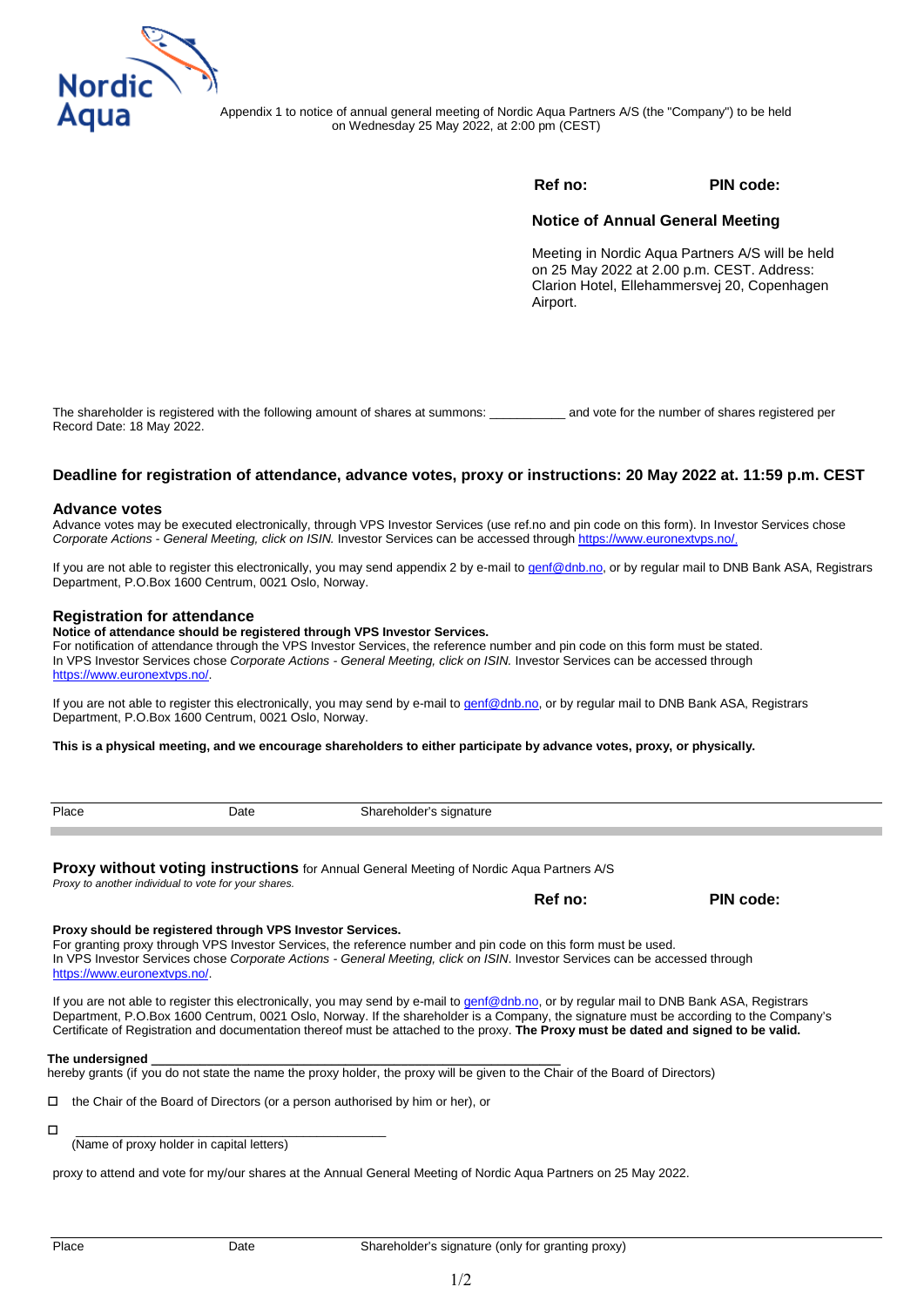

on Wednesday 25 May 2022, at 2:00 pm (CEST) Appendix 1 to notice of annual general meeting of Nordic Aqua Partners A/S (the "Company") to be held

**Ref no: PIN code:** 

#### **Proxy with voting instructions** for Annual General Meeting in Nordic Aqua Partners A/S

You must use this proxy form to give voting instructions to Chair of the Board of Directors or the person authorised by him or her. Instruction to other than Chair of the *Board, give a proxy without voting instructions and agree directly with the proxy holder how voting should be executed.*

Proxies with voting instructions can only be registered by DNB and must be sent to **[genf@dnb.no](mailto:genf@dnb.no)** (scanned form) or by regular mail to DNB Bank ASA, Registrars' Department, P.O.Box 1600 Centrum, 0021 Oslo, Norway. The form must be received by DNB Bank ASA, Registrars' Department no later than **20 May 2022 at 11:59 p.m. CEST.** If the shareholder is a Company, the signature must be according to the Company's Certificate of Registration and documentation thereof must be attached to the proxy.

#### **The Proxy with voting instructions must be dated and signed to be valid.**

#### **The undersigned:** \_\_\_\_\_\_\_\_\_\_\_\_\_\_\_\_\_\_\_\_\_\_\_**\_\_\_\_\_\_\_\_\_\_\_\_\_\_\_\_\_\_\_\_\_\_\_\_\_\_\_\_\_\_\_\_\_\_\_\_**

hereby grants the Chair of the Board of Directors (or the person authorised by him or her) proxy to attend and vote for my/our shares at the Annual General Meeting of Nordic Aqua Partners A/S on 25 May 2022.

The votes shall be exercised in accordance to the instructions below. If the sections for voting are left blank, this will be counted as an instruction to vote in accordance with the Board of Director's recommendations. However, if any motions are made from the attendees in addition to or in replacement of the proposals in the Notice, the proxy holder may vote at his or her discretion. If there is any doubt as to how the instructions should be understood, the proxy holder may abstain from voting.

|    | Agenda for the Annual General Meeting 2022                                                        | For    | <b>Against</b> | <b>Abstention</b> | <b>Board</b><br>recommendation |
|----|---------------------------------------------------------------------------------------------------|--------|----------------|-------------------|--------------------------------|
| 1. | Election of Carina Vang Kristoffersen as chairman of the general meeting                          | □      | $\Box$         | □                 | <b>FOR</b>                     |
| 2. | The Board of Directors' report on the activities of the Company during the past<br>financial year |        |                | No voting         |                                |
| 3. | Adoption of annual report                                                                         | □      | □              | □                 | <b>FOR</b>                     |
| 4. | Proposal to carry forward the result set out in the annual report for 2021                        | П      | $\Box$         | □                 | <b>FOR</b>                     |
| 5. | Election of members to the Board of Directors                                                     |        |                |                   |                                |
|    | <b>Knut Nesse</b><br>a.                                                                           | $\Box$ | $\Box$         | □                 | <b>FOR</b>                     |
|    | Ove Nodland<br>b.                                                                                 | $\Box$ | $\Box$         | □                 | <b>FOR</b>                     |
|    | Ragnar Joenson<br>c.                                                                              | $\Box$ | $\Box$         | $\Box$            | <b>FOR</b>                     |
|    | Tore Hopen<br>d.                                                                                  | $\Box$ | $\Box$         | □                 | <b>FOR</b>                     |
|    | <b>Vegard Gjerde</b><br>е.                                                                        | $\Box$ | $\Box$         | $\Box$            | <b>FOR</b>                     |
| 6. | Election of auditor                                                                               |        |                |                   |                                |
|    | Deloitte Statsautoriseret Revisionspartnerselskab<br>a.                                           | $\Box$ | $\Box$         | $\Box$            | <b>FOR</b>                     |
| 7. | Establishment of a nomination committee                                                           | □      | □              | □                 | <b>FOR</b>                     |
| 8. | Election of members to the nomination committee                                                   |        |                |                   |                                |
|    | Jan Erik Sivertsen<br>a.                                                                          | о      | $\Box$         | □                 | <b>FOR</b>                     |
|    | <b>Erik Tveteraas</b><br>b.                                                                       | о      | $\Box$         | $\Box$            | <b>FOR</b>                     |
| 9. | Information regarding a possible relocation of the Company to Norway                              |        |                | No voting         |                                |
|    | 10. Any other business                                                                            |        |                | No voting         |                                |

#### **The vote given in advance is irrevocable. A vote given in advance that has only been dated and signed shall be considered as having been given in accordance with the recommendations of the Board of Directors as they appear in the table above.**

The vote given in advance applies to the number of shares in the possession of the undersigned on the date of registration, and, unless explicitly stated otherwise in relation to items for which split voting is permitted pursuant to the Articles of Association, to all votes attached to such shares. The shareholding is calculated based on the entry in the Company's register of shareholders and notifications on ownership that the Company has received but has not yet entered in the register of shareholders.